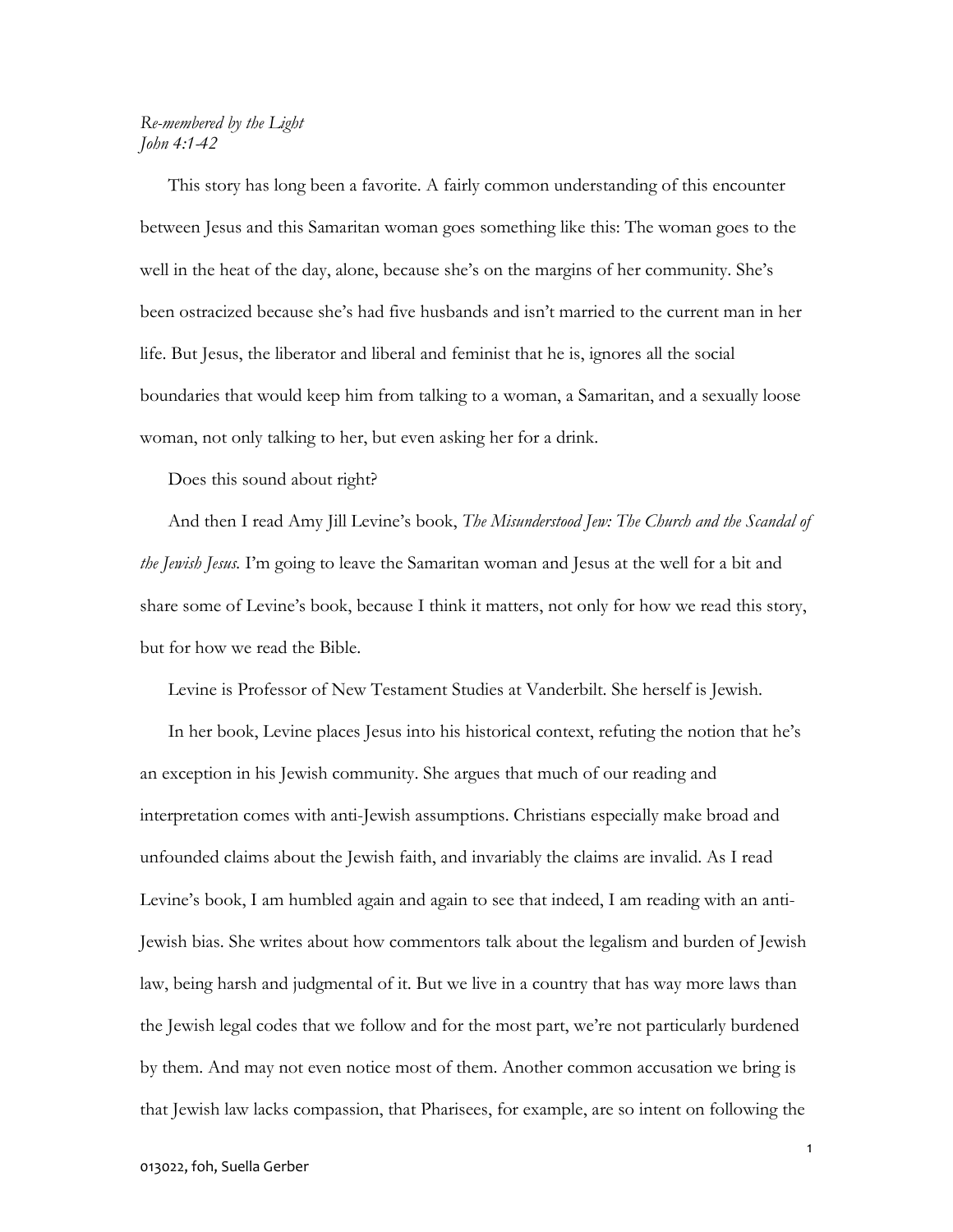law that they cannot have compassion for those in need. Again, Levine argues that compassion and the law are absolutely compatible. She cites biblical passages and writings from the *Mishnah* and *Talmud* that place compassion at the forefront of the law.

 In the story of Jesus with the Samaritan, Levine argues that there is no evidence in the story itself that says this woman is a social outcast. Or that she's a sinner. Quoting Levine:

The poor wife is unfortunate, but she is not sinful. Concerning the multiple married Samaritan, by living with a man not her husband, she violates no legal code. Jesus never says to her anything about her sinful behavior and no one in the story seeks to stone her. The only ones who condemn her are the biblical scholars.

When we bring an anti-Jewish reading and add things to the story that aren't there, we miss the details that are there. For example, Levine points out that the woman comes to the well at noon whereas Nicodemus in the story just before this one, came at midnight. This is a woman of light, she sees and understands the light that Jesus brings, unlike Nicodemus who remains in the dark.

 Bringing our anti-Jewish judgments, we also miss the significance of meeting at a well. Levine says that early listeners and readers of this story would immediately have made associations with a well. The courting rituals of Rebekah and Isaac happened around a well. And Moses met his wife, one of 7 daughters who came to a well to draw water.

 A last anti-Jewish bias I'll point out is the way we understand the relationship between Jews and Samaritans. Levine argues that the relationship isn't one-sided, it isn't Jews hating and discriminating against Samaritans. Rather, the hostility is mutual, an old, old rivalry.

 I'm going to pause here. This kind of teaching is perhaps better suited for a Bible study than a sermon. But given this congregation's commitment to ending racism, and given our relationship with Suheil and Hanni in Gaza, it seems important that we let the Light of Epiphany shine so we can see our anti-Jewish interpretations of biblical stories.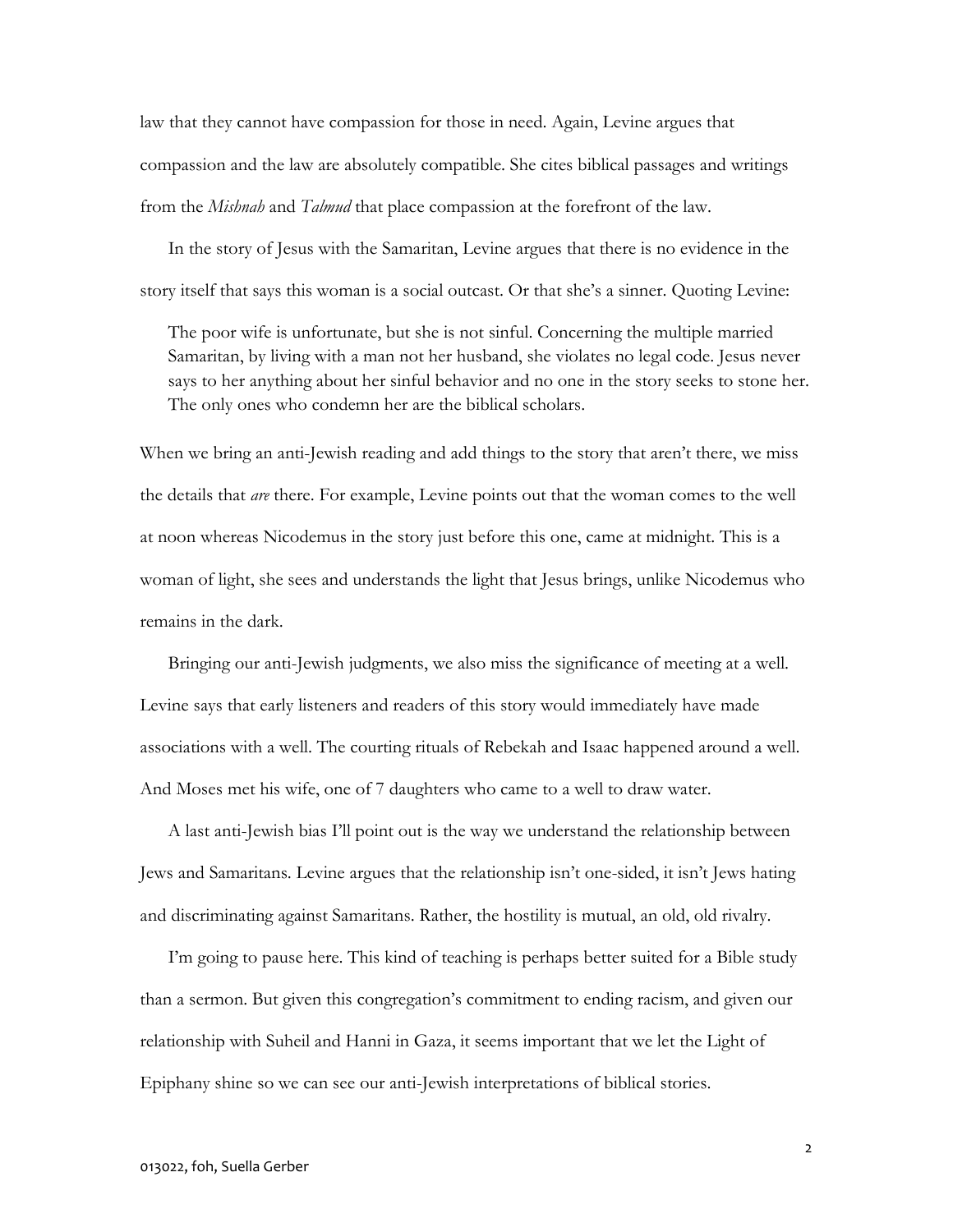I confess that while reading her book has been very enlightening, I also sometimes find myself annoyed. It's hard to give up the story of a radical Jesus rescuing a socially outcast woman. What then, is left for us to do with this story? Well, it turns out there is *lots* in this story! The Light that is shining in the world is shining through every detail!

 And perhaps that's a first thing to "come and see." It's noon. The sun is at its peak when the woman comes to the well. The Gospel writer wants us to hear this story alongside the story of Nicodemus. Two encounters with Jesus, one at night and the other in the day; one a man, a Pharisee and the other a woman, a Samaritan. In the encounter with Nicodemus, Jesus is talking about humans born, or created as flesh-ed and spirit-ed beings. And about trusting the Wind of the Spirit as She moves in and through our lives. Nicodemus never quite saw the light in Jesus' words…coming in the dark and leaving in the dark. In contrast, the woman at the well is receptive when Jesus starts talking about living water. In the bright light of the noonday sun, she "sees" what Jesus is saying and readily engages him. The encounter is so enlivening and invigorating that she leaves the well to tell her neighbors about Jesus. They, in turn, are so taken with what she shares that they invite Jesus to stay with them.

Nicodemus and the woman aren't opposites. It isn't that one is good and right and the other bad and wrong. There are times when our encounters with Jesus need time. The darkness can be a fertile place of waiting, holding, of being broken open. A full day includes darkness *and* light.

 Another detail to see is that this encounter takes place at a water source. Remembering that John's Gospel story is a re-telling of the Genesis story, we hear this detail through the creation story. In our imagination, we're likely seeing a well that's been dug out of the ground. But it could also be a spring of water. It's the same word we hear in Genesis 2:6, "a

3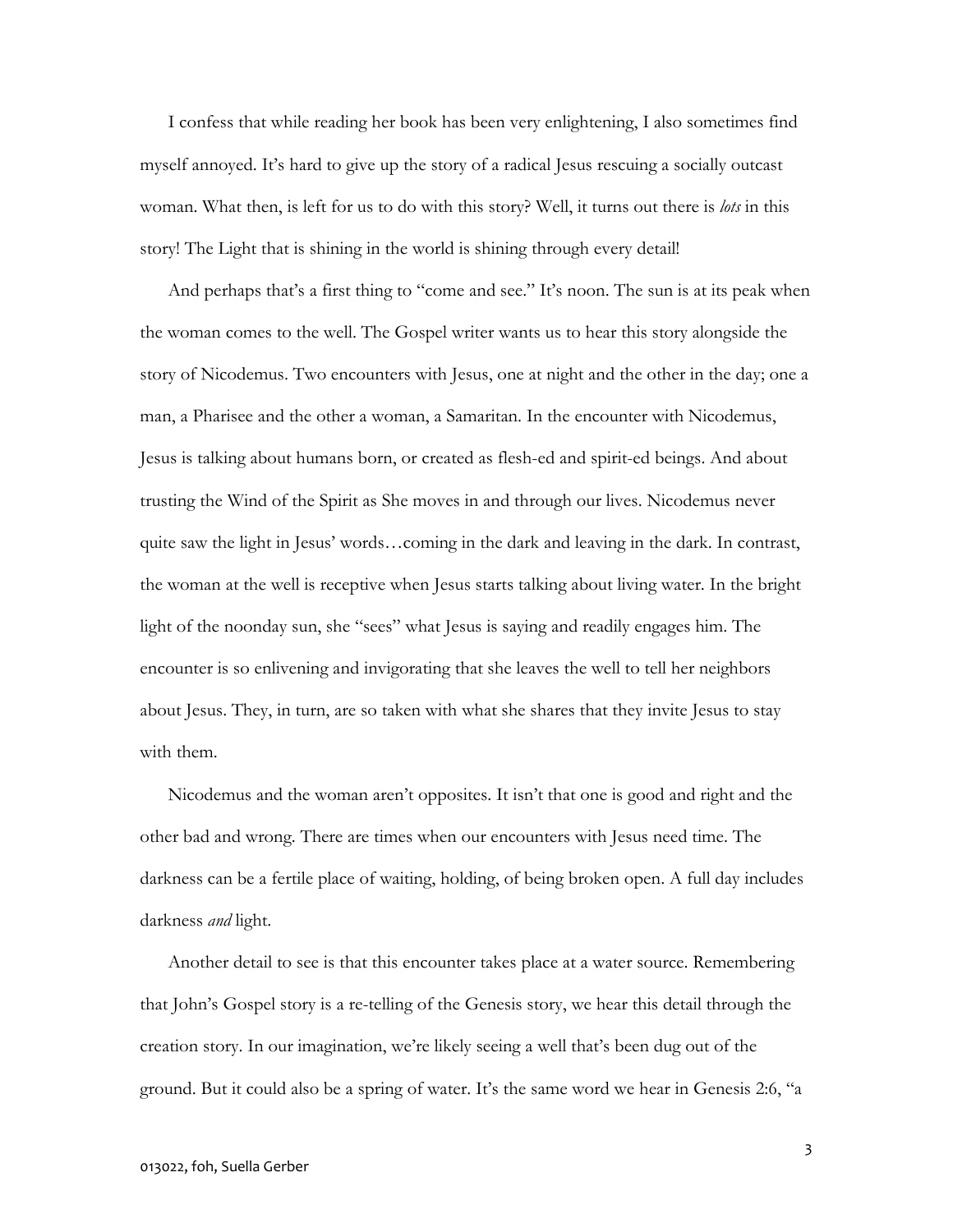stream would rise from the earth, and water the whole face of the ground…." With that creation image in mind, listen again to v 14, "but those who drink of the water that I will give them will never be thirsty. The water that I will give will become in them a spring of water gushing up to eternal life." Jesus is re-storying the Garden of Eden! It's here. Now. Jesus may be tired and the woman may need water in her bucket, but for now, living water is flowing through them and between them and overflowing into her community!

 Another detail that adds to this creation story, or re-story, is the time. Our translations read that it takes place at noon. (As I've said a bunch of times.) We've already noted that the time of day says something about the enlightenment of the woman. Another piece of this detail is that the Greek word for "noon" literally means "sixth hour." By adding this detail, might John be recalling the end of creation, when "God saw everything…and indeed, it was very good. And there was evening and there was morning, the sixth day" (1:31)? Creator God rested after 6 days and here is Jesus, resting at the  $6<sup>th</sup>$  hour. With these carefully painted details in his story, John is giving us an image of creation, a moment of completion and fullness that is flowing with mutuality and reciprocity, living water overflowing into bodies and beings, into relationship and neighborhoods.

 We've already noted several courtships that took place at a well. This encounter between Jesus and the woman may not be a typical courtship, but remembering Rebecca's and Isaac's encounter at a well, and Moses meeting his wife at a well, there's something here for us to pay attention to. Notice their conversation. They're talking, back and forth about giving and receiving water, about drawing from each other's wells. We begin to hear sexual innuendos of creativity and energy. This is a generative, life-giving conversation. We see the aliveness of God's Spirit breathing into this man and woman, male and female. A conversation and a

4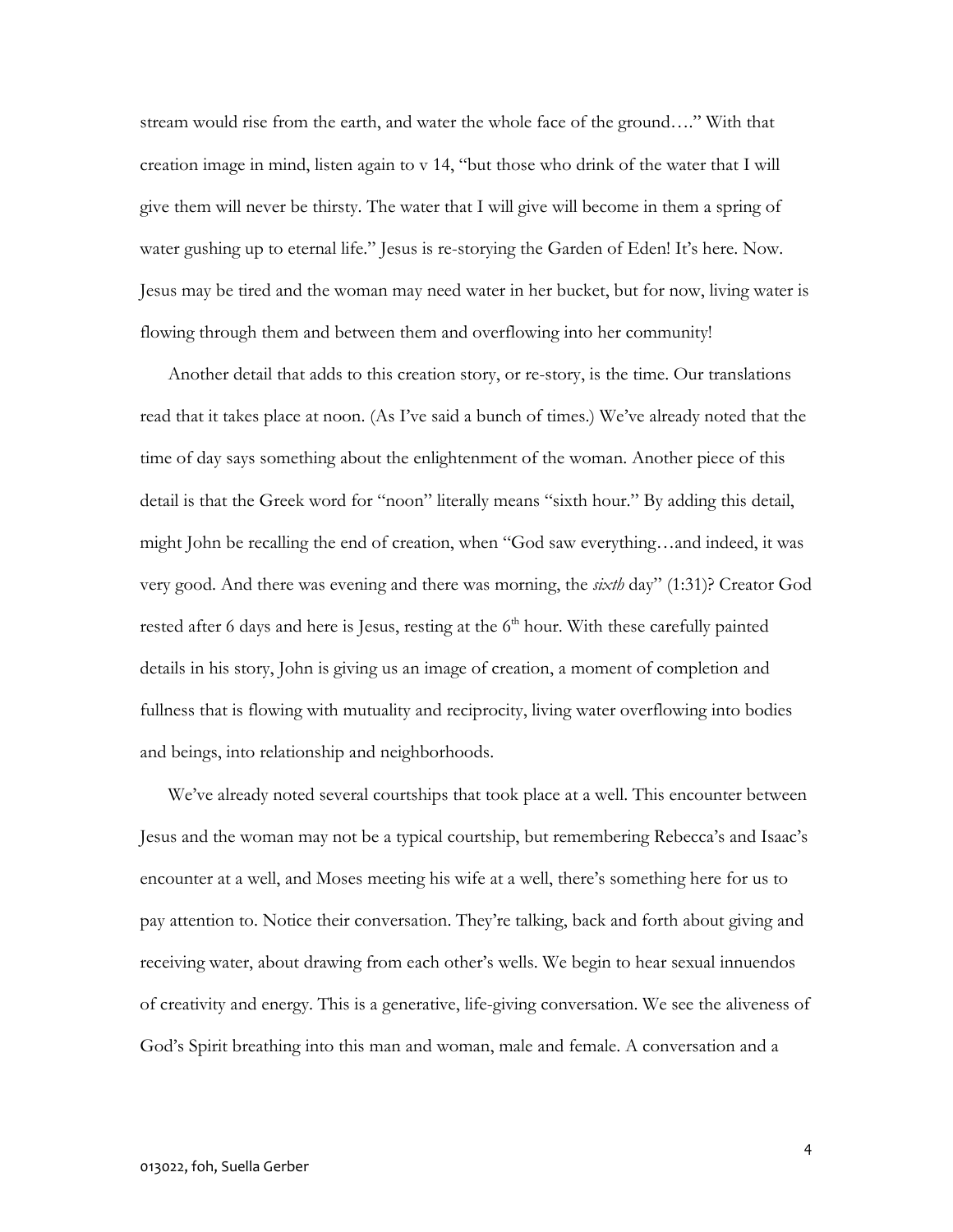meeting that multiplies. Families and communities grow and expand when living water flows freely.

There are a few more details to "come and see." When the woman comes to the water where Jesus is resting, he opens the conversation by saying, "Give me a drink." Not even a "please"! Just, "Give me a drink." Jesus appears completely dependent. He's waiting on the disciples for food. And he needs someone to give him water. As we keep looking at this scene, we begin to see that it mirrors an ancient scene of the people in the wilderness saying to Moses, "Give us water to drink" (Exo 17). Here is the son of God, the son of Humanity, the Word-made-flesh asking for water. There's a humility and an honesty in his asking. Without shame, Jesus asks for water, opening up a flow that had been shut down, closed up. He asks for water and living water gushes between them.

 There is one more detail to share about noon and asking for a drink. (And just to say, once I started looking at details, I couldn't stop seeing!) At the end of John's Gospel, when Pilate releases Jesus to be executed…it's noon (19:14). From the cross, he says, "I am thirsty" (19:28) and is given a bitter drink. When there is no opening, when instead of living water we offer bitter drinks, the spark of life, the light within is extinguished. And yet, on the cross, it is the  $6<sup>th</sup>$  hour...the day is not over.

## Pause

 I don't know how all these details and pieces fit into this story. But I trust them. I trust John's eyewitness account of Jesus. Just as it is mysterious and miraculous that we are born of flesh and born of spirit, it is also a mystery and a miracle that we drink living water. What we must not miss in this encounter is the power and aliveness of the living water that Jesus is talking about and offering. "[T]hose who drink of the water that I will give them will *never be* thirsty. The water that I will give *will become in them a spring of water gushing up to eternal life.*"